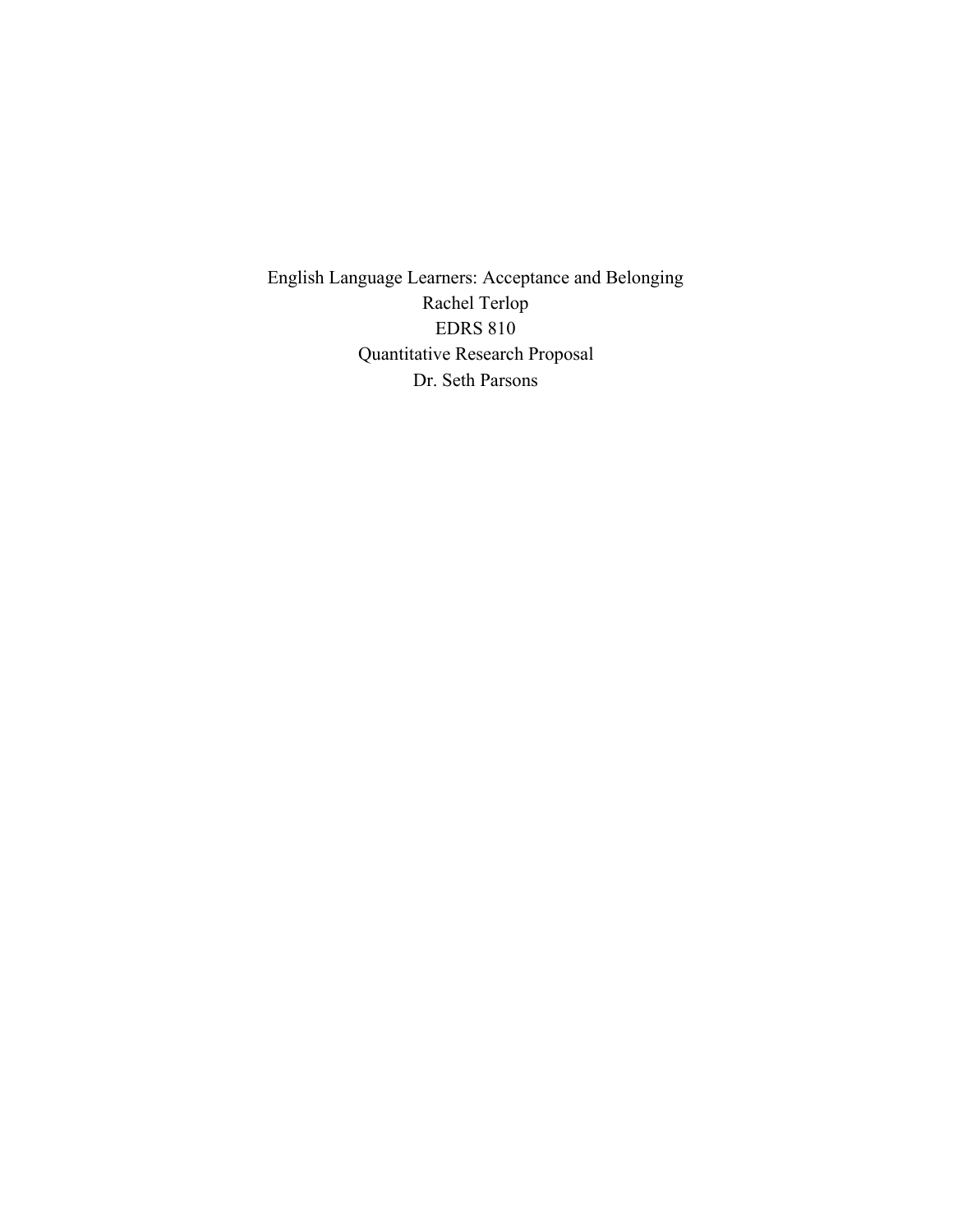#### **Introduction**

Teacher preparation programs provide limited training when it comes to teaching students who speak a language other than the language of instruction, and do not adequately prepare educators to accurately scaffold, assess, and develop lessons to promote comprehension, engagement, and cultural relevance for ELLs (National, Academies of Sciences, Engineering, and Medicine, et al., 2018). Despite the fact that nearly 10% of school aged children are English language learners (Odowd, 2010), a national survey conducted by the National Clearinghouse for English Language Acquisition (NCELA) in 2011found that less than 20% of colleges offered professional development and training around working with English language learners, and that 57% of the teachers surveyed indicated that they felt they needed additional training in best practice for supporting students learning English as a second language (Gomez & Diarrassouba, 2014).

When teachers fail to access their ELL students' underlying knowledge, rooted in their culture and first language, the opportunity for expression and demonstration of understanding is constrained (de Araujo et al., 2018). Turner and Celedon-Pattchis (2011) confirm that when teachers provided opportunities for ELL students to access their first language in open ended math opportunities, the Latinx students performed similarly to their cacausian peers. The ability to be seen and heard in a school environment allows students to develop that sense of belonging. Without providing a safe and secure place for students to express themselves, the chance of alienation and disengagement rises (Riley et al., 2018). As language can be the barrier to inclusion in a classroom setting, it is vital that we assess student perception of peer belonging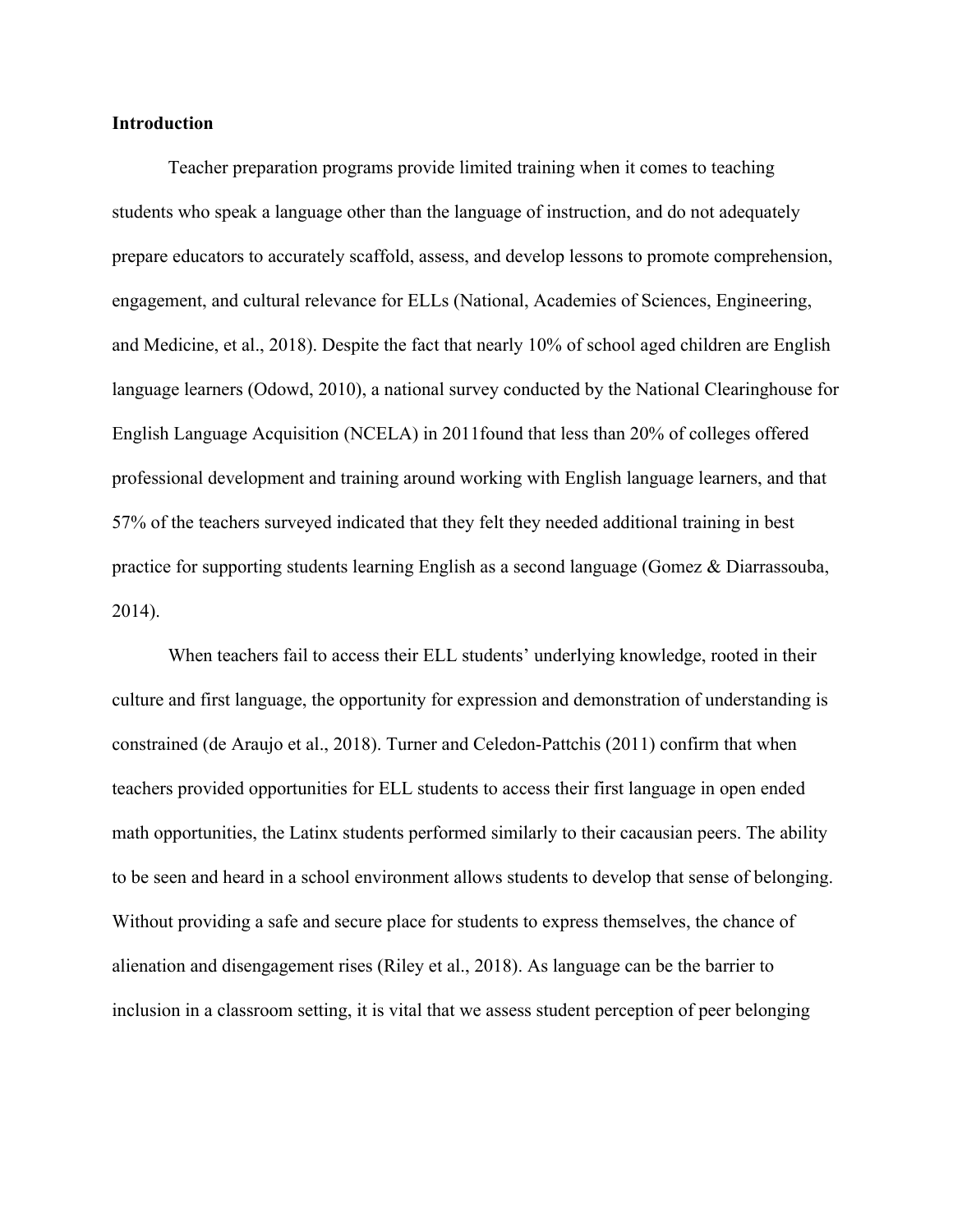and self-belonging in the classroom community; are students learning English accepted by peers, and feel like an integral part of the room?

## **Literature Review**

English language learners (ELLs) are estimated to make up 4.8 million students in the United States, or approximately 9.5% of school aged children (Lee, 2019). The No Child Left Behind Act (2001) states that all students participate in standards based testing as a measure of academic growth and success (Odowd, 2010). This is not an exception for ELLs. To support ELLs in their academic growth, the World-class Instructional Design and Assessment (WIDA) standards were developed to identify the baseline skills of ELLs in the domains of speaking, listening, reading, and writing in English. Students speaking English as a second language take the WIDA assessment each year, in addition to any other mandated state assessments, and are given a score from Level 1 (Entering), to Level 6 (Reaching) to identify their progress in English language development. Within each of the levels on the WIDA assessment, there are Model Performance Indicators (MDIs) that provide educators with an explanation of the type of oral phrasing, receptive listening, encoding, and decoding ability students at each 'level' are capable of (Odowd, 2010). The WIDA assessment, and MDIs provide teachers with a clearer picture of where their students are on the way to English acquisition and provide guidance for in class scaffolds. However, after one year in the public school setting, ELLs are expected to participate in the same testing as peers who are native English speakers (Odowd, 2010) using none of the written or oral accommodations provided during instruction.

Although ELLs have support in the classroom to learn content and develop academic vocabulary in a specific context, the language in which the test is provided determines the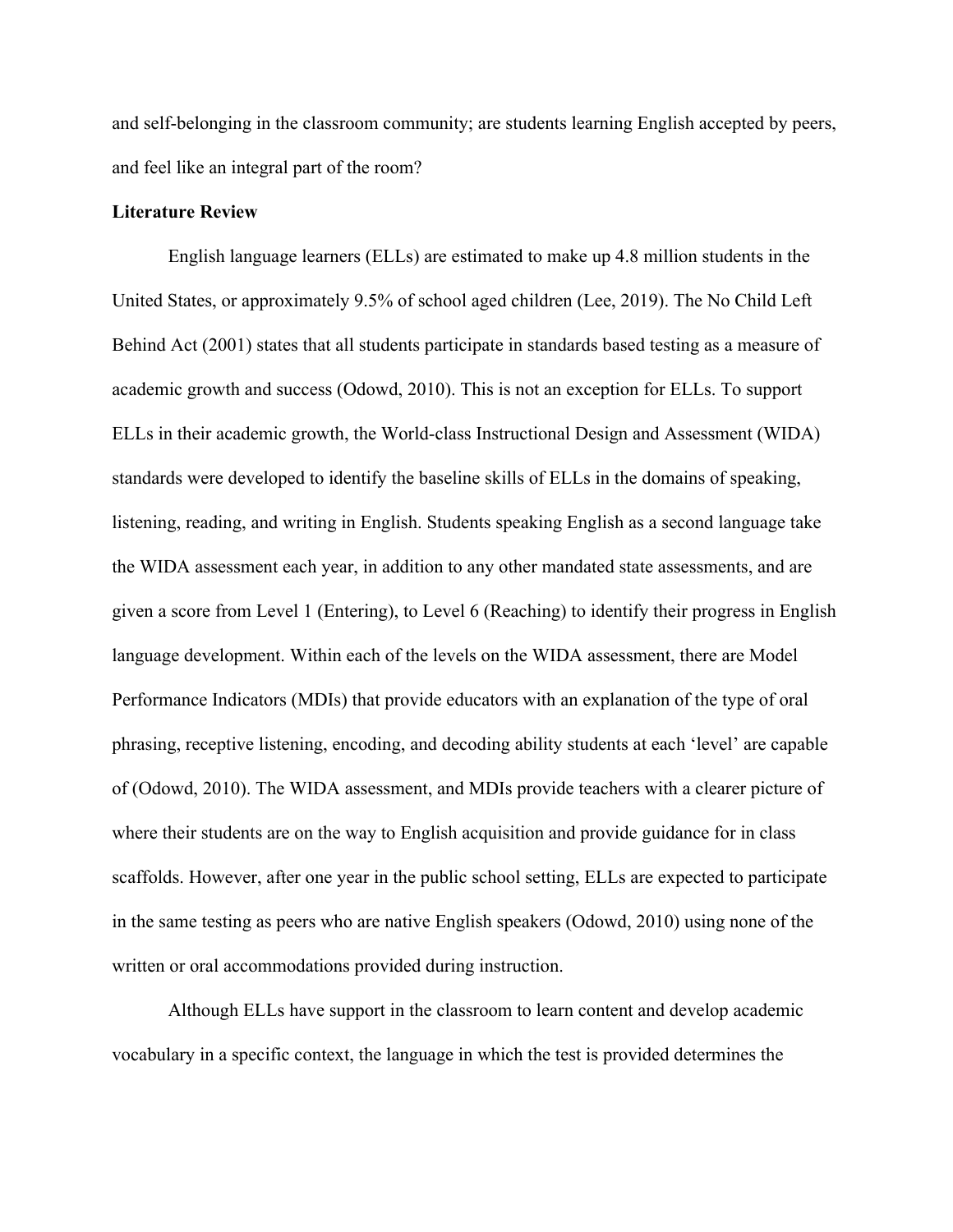success of the student (National, Academies of Sciences, Engineering, and Medicine, et al., 2018). The study conducted by Solano-Flores & Li (2009) provide evidence of the difference in phrasing orally used in academic settings, Standard English used in written assessments, and the English used by ELLs as a source of measurement error and limited validity. Although some districts have begun to recognize these testing biases and work to create more equitable and developmentally appropriate assessments, the United States' educational system has shown to be ineffective in supporting ELLs as proven through standardized assessment scores, graduation rates, and course taking patterns (de Araujo et al., 2018). If a student's first language (L1) is different from the language of instruction (LOI), ELLs have the additional cognitive workload of code-switching, or translating the LOI into their L1 to comprehend, and then formulate an appropriate response to reply (Kasule & Mapolelo, 2005). However, if a reader's LOI proficiency is below the grade level expectation, then the attempt to transfer knowledge through code-switching is prevented (Brevik et al., 2016). As educators are working to assess the knowledge of ELLs, it becomes unclear if the student is not comprehending the content, or if expression of understanding is impaired by the language barrier in the classroom environment (Gablasova, 2014). In a multilingual classroom with varying languages and needs of students, and assessments that impact teachers job security, educators are confined to high-stress environments which are shown to lead to emotional;-disengagement from pupils, reduced tolerance or academic patience, and a withdrawal from professional interactions (Kasule & Mopolelo, 2005).

If disengagement and frustration is how professional educators feel when working to teach students of varied linguistic abilities, imagine how students with limited English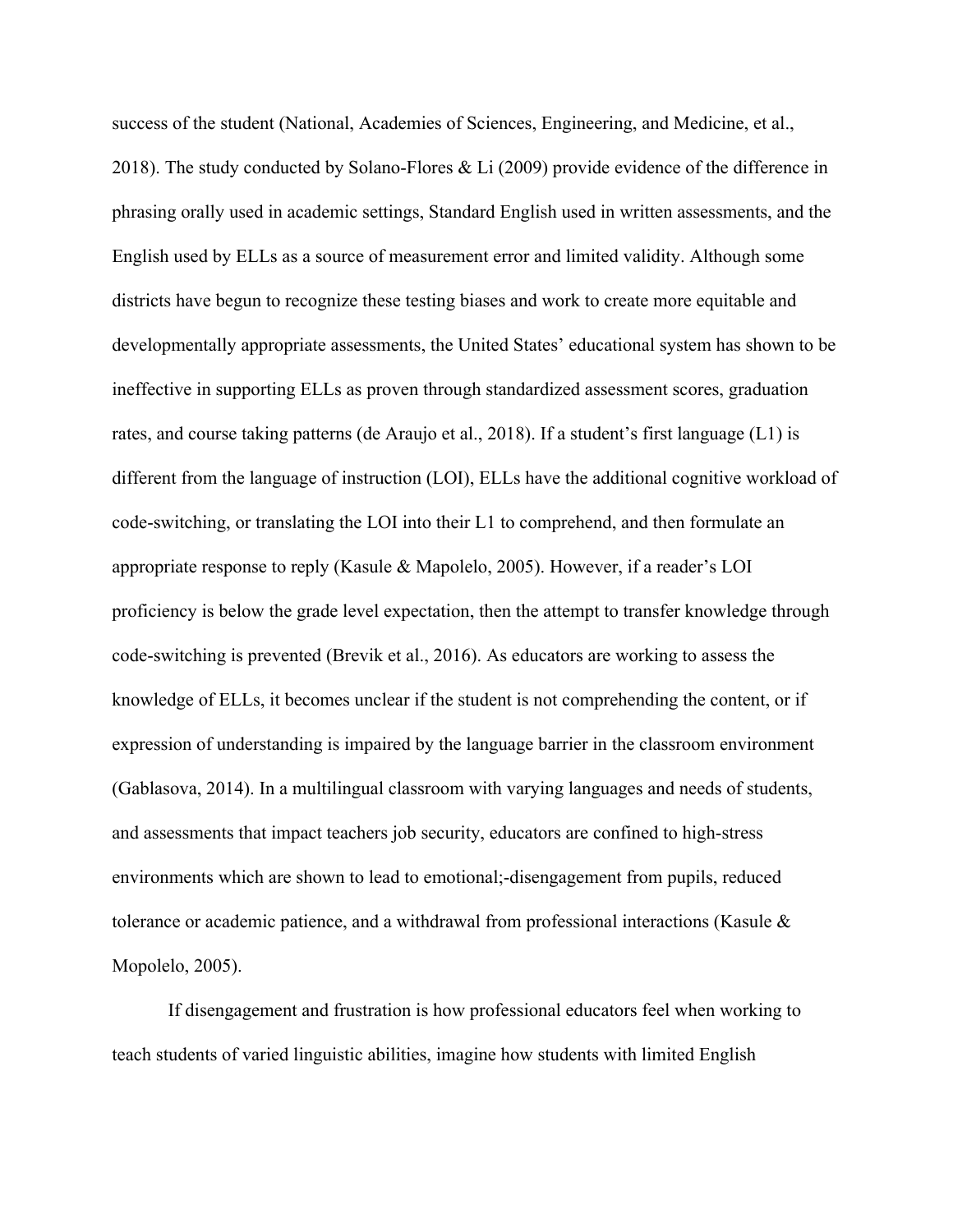proficiency are feeling when working to participate, share insight, and develop peer relationships. The language and culture they have grown up with is either not referenced, or diminished within the culture of the school or classroom. Knowing that closeness and a sense of belonging with a teacher in early childhood years predicted English language proficiency in ELL students (Kim, 2008), it is imperative that teachers are armed with strategies to engage all students, no matter their L1. Research conducted by Kasule & Mapolelo (2005) show that teacher effectiveness is determined by the strategies an educator employs; creating engagement through joy, fun, movement, and relationship building. With language as the modality for inclusion or exclusion in schools (Riley et al., 2018), the use of which languages appear in the classroom must be evaluated so that all students and teachers feel a sense of belonging and acceptance: The relationships between teacher and student have a large part in determining the success of the student; inclusion of language and culture can only strengthen that relationship.

Riley et al. (2018) explains that acceptance and belonging are not stagnant feelings, but rather are fluid and continuously growing feelings that are developed over daily interactions (verbal and non-verbal). If students do not feel as if they belong, or have a significant place in the classroom, then they are apt to develop feelings of isolation and alienation, which then affects school achievement. Kim and Plotka (2016) state that not being able to fully communicate in the LOI is a source of anxiety for students, and it is recommended for teachers and schools to integrate students' home language to build a sense of community and rapport. Including students into lessons through question-answer interaction, and having heterogeneous groupings of peers is not enough. Teachers must address internalized biases of the abilities of ELLs, because children begin to internalize a deficit thinking model of bilingualism without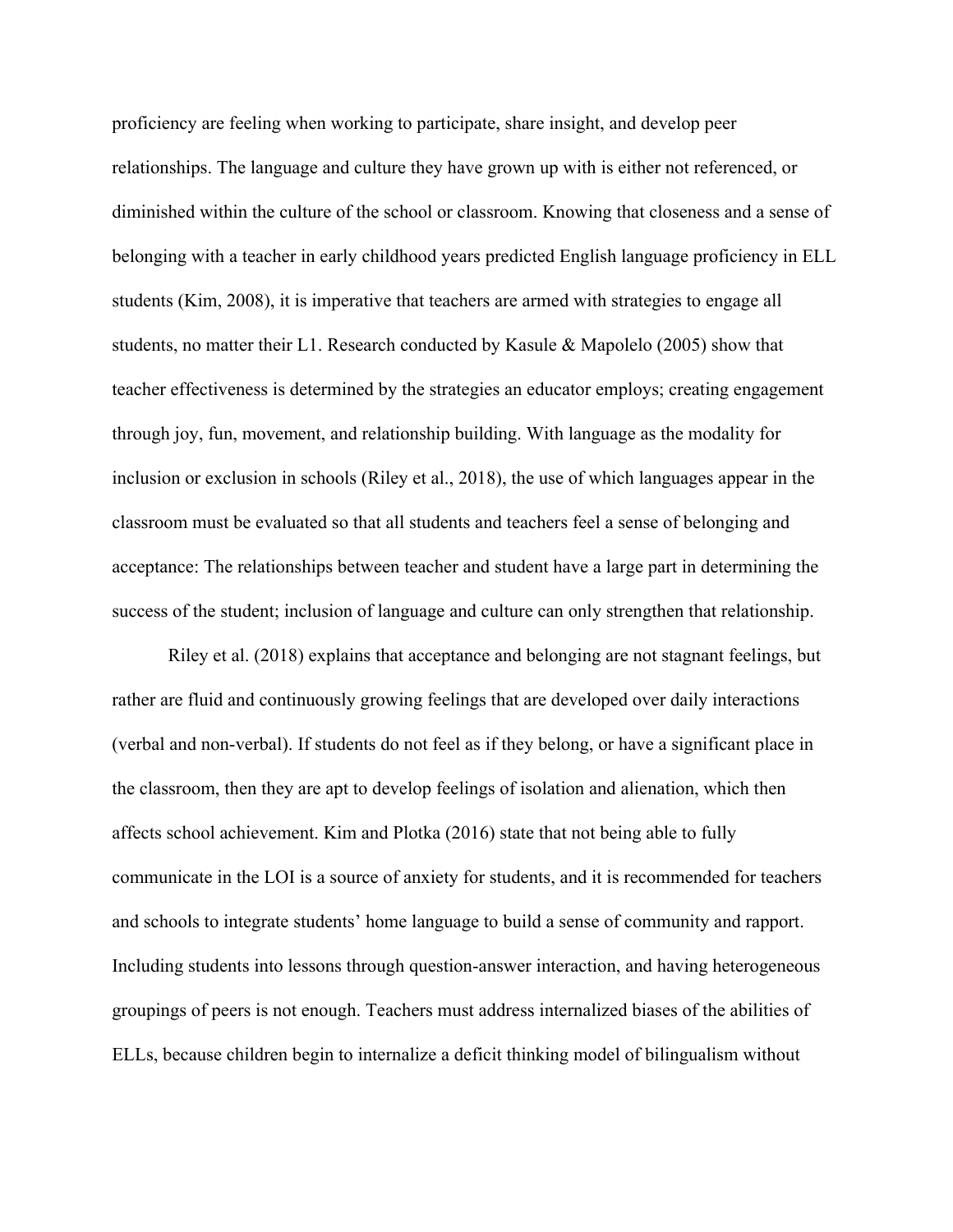direct information on what it means to speak multiple languages and be learning how to participate in the language of instruction (Mehmedbegovic, 2011). Being in the general education classroom is not enough to develop a sense of belonging, this is only offering proximity. Feldman et al. (2016) states that conversation with peers, social interactions, and relationship development with peers and adults alike is what the root of belonging in the classroom looks like. The research done by Carter et al. (2016) around developing a sense of belonging categorizes the ten feelings students need to have to feel as if they belong: being present, noticed, welcomed, cared for, supported, accepted, known, befriended, needed, and loved. As educators curate the environment for learning, it is imperative to consider how students of all linguistic abilities in the LOI are developing their sense of belonging, as their academic success depends on it. Rose and Shevlin (2017) express that to belong is a basic human need which creates the motivation to be a part of a community; are feelings of belonging being developed in classrooms around the country for ELLs?

In the 2006 study by Hughes et al. on peer perception of teacher to student support and the correlation to social acceptance, 509 children in first grade were asked to score their peers on a scale of 1 (not liked at all) to 5 (very much liked). In this study the mean score was compared to observational data of classroom interaction between teacher to student, teacher survey on student behavior and demeanor, reading achievement, and student survey on perceived teacher and school belonging. The results of the study show that teacher support is positively related to peer acceptance and classroom engagement (Hughes et al., 2006). These findings have the immediate implication for teacher training programs and professional development for educators on the importance of relationship building, one on one interaction, and getting to know students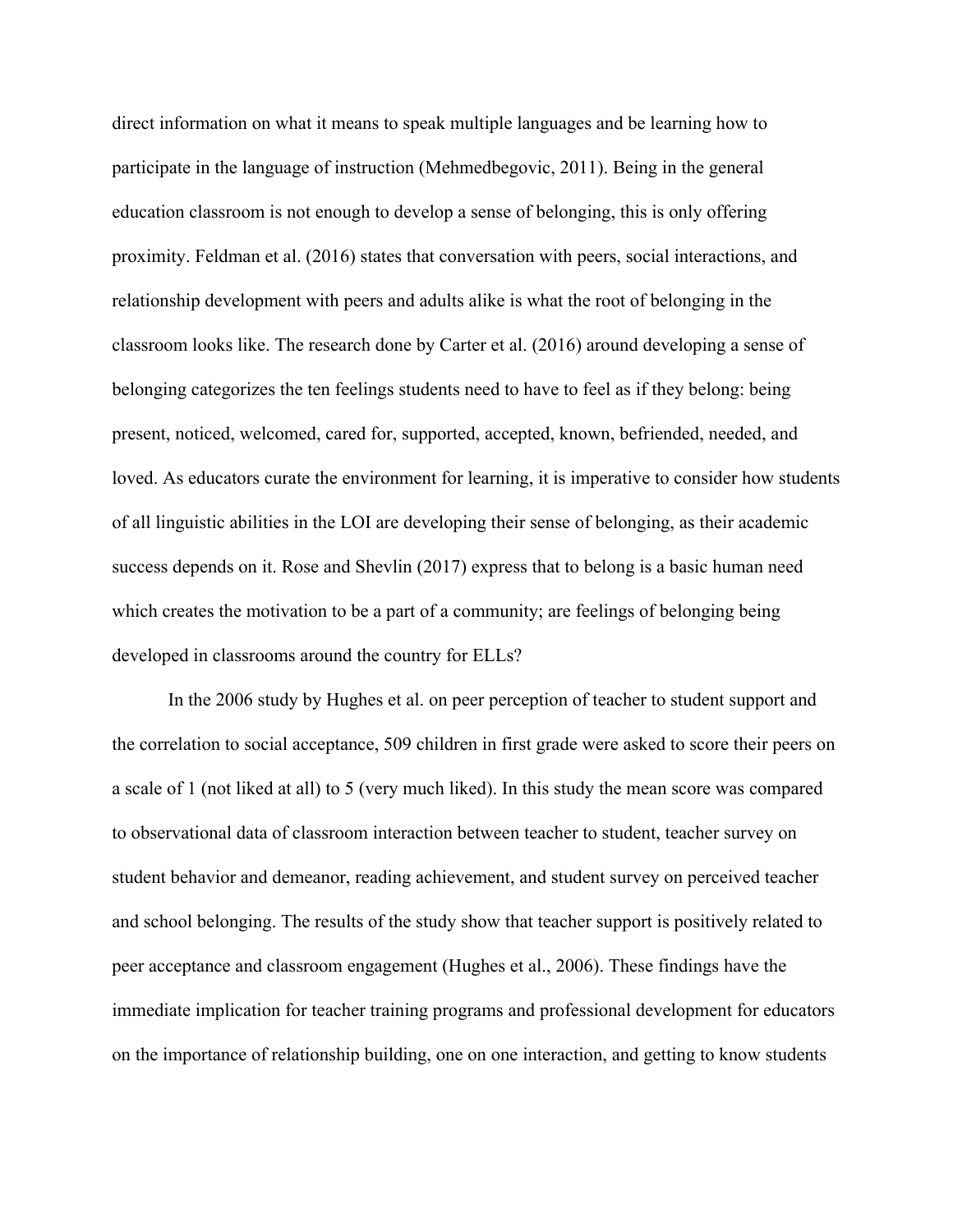on a personal level. In studying belongingness in 353 sixth, seventh, and eighth graders, Goodenow (1993) developed a Class Belonging and Support Scale (CBSS) that measured student feelings on being included, liked, and respected in the classroom setting.

# **Questions**

This quantitative study is being conducted to identify student feelings of belonging in the elementary classroom. Students will be surveyed using the CBSS (Goodenow, 1993) to identify feelings of belonging in the classroom. The CBSS scale will be observed through the lens of race and ethnicity to determine a correlation between speaking the LOI and having a sense of belonging in the classroom. The overarching research question for this study is; Do ELLs feel a difference in belonging when compared to English speaking students?

#### **Method**

## **Research Design**

This quantitative study is being conducted at the elementary school level through the use of the CBSS survey (Goodenow, 1993). The survey consists of 28 questions to be answered on a Likert scale of 1-5 to express their opinion. Answers closer to a rating of 1 would explain feelings of 'exclusion or alienation,' versus a score of 5 meaning that students felt 'accepted' (Goodenow, 1993).

The information collected on student perception of personal belonging in grades 3 to 6 will be looked at within the classroom context to determine if student acceptance and belonging correlates with speaking the LOI. The data gathered from students will be reported back to the school as feedback around student sense of belonging. This data could be used to inform teacher professional development, and school improvement planning (SIP) goals.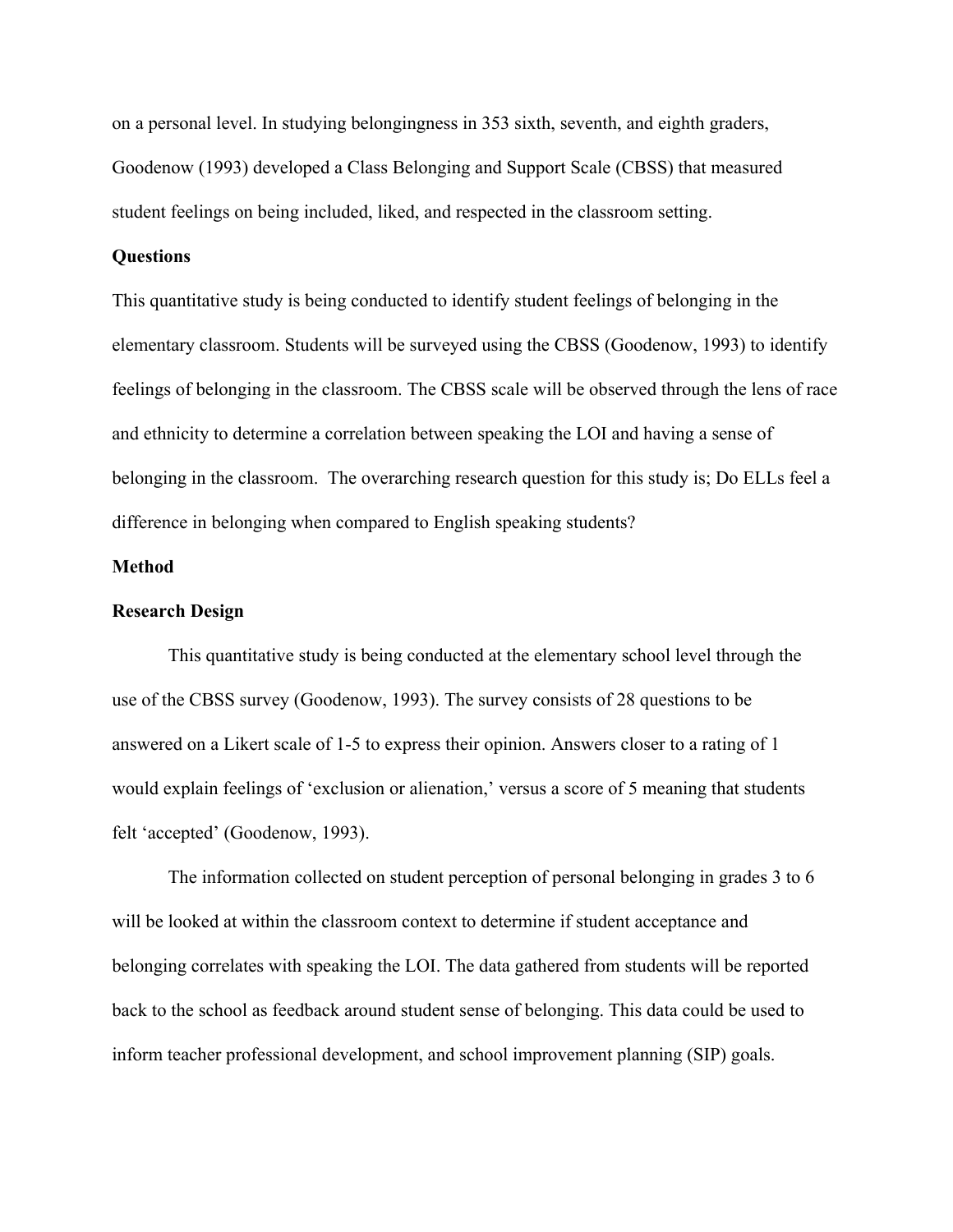## **Participants**

This study is to be conducted in third through sixth grade classrooms at Pine Spring Elementary in Fairfax County Public Schools in Falls Church, VA. The elementary school has a population of 624 students, with 53% of the student population identifying as an English Language Learner. Within the population at Pine Spring Elementary school, 87% of students are a part of the general education setting, receiving no Special Education needs or having an identified Individualized Education Program (IEP) or 504 plan. Participants would be confirmed by parents and students signing an informed consent form, sent home in the parent preferred language, to participate in the study.

#### **Measures**

Students who felt cared for by their teacher rated themselves more positively in their participation in the classroom (Hughes et al., 2006). To determine student feelings of belonging, the CBSS (Goodenow, 1993) would be administered to students in grades 3 through 6 by the School Based Technology Specialist (SBTS) within the homeroom setting.

# **Procedures**

For insurance of student understanding, the Likert scale section of the survey would be administered in a computer format that included verbal reading of questions and directions in the student's language of choice. As over 50% of the student population at Pine Spring Elementary are English language learners, and 18% of the school population receives Special Education services, having the directions in written and auditory formatting is appropriate to ensure student comprehension.

# **Ethical Considerations**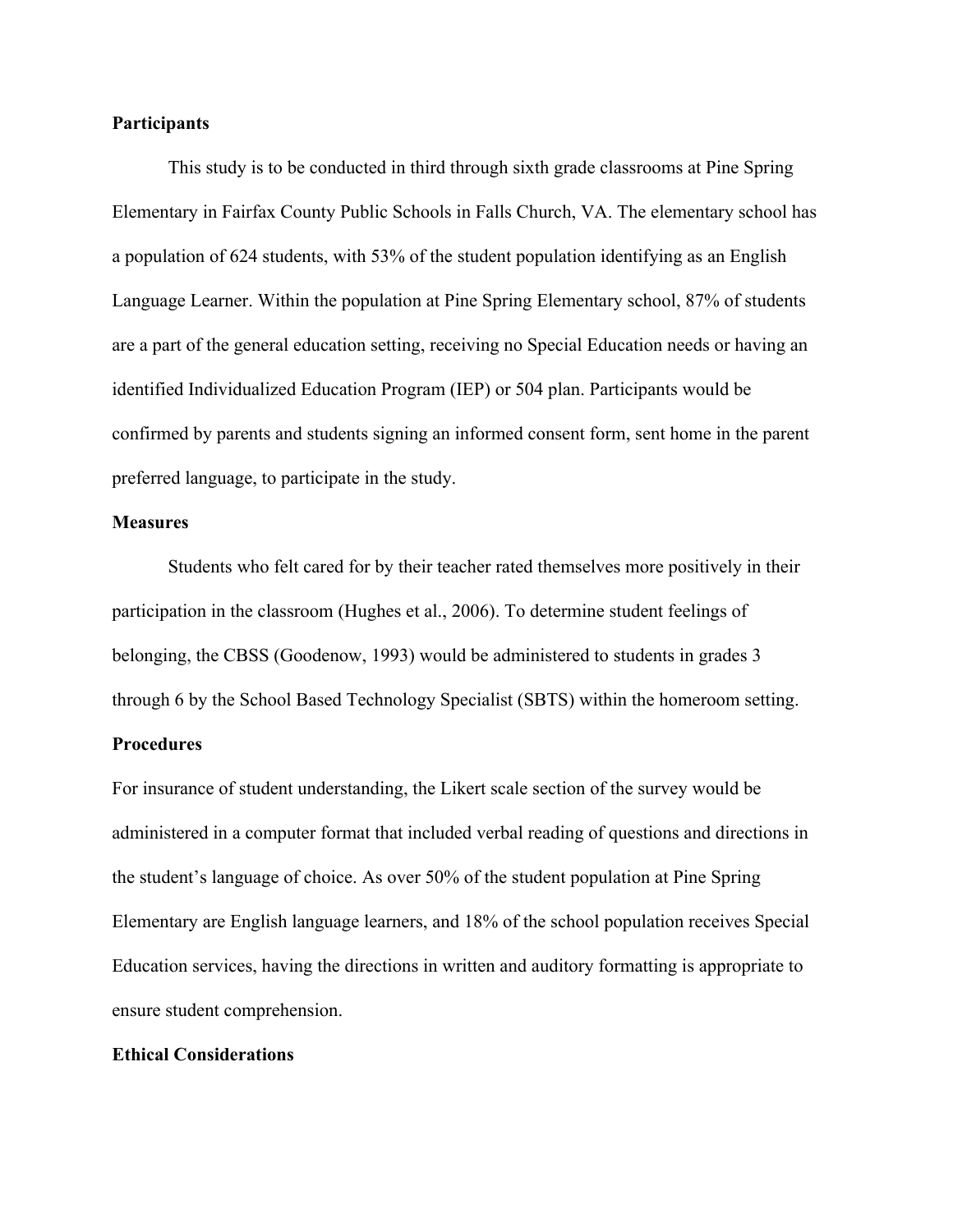An important area for ethical consideration is that I am currently a teacher at Pine Spring Elementary school. Being a teacher in the building could be seen as a conflict of interest, and feel intrusive to the other professionals in my building if I were distributing and administering surveys personally. In an attempt to create an unobtrusive survey environment, I would collaborate with the SBTS at Pine Spring Elementary School to conduct the surveys in a whole class setting, while the teacher was out of the room. This would ensure that the protocol for survey distribution and completion of the survey was unimpaired by myself, or the homeroom teacher.

#### **Proposed Preliminary Data Analyses**

With the 2011 survey conducted by National Clearinghouse for English Language Acquisition (NCELA) uncovering that 57% of the teachers surveyed indicated that they felt they needed additional training to teach and engage ELLs (Gomez & Diarrassouba, 2014), it is theorized that teachers feel uneasy in their methods for teaching, reaching, engaging, and providing feedback to students who speak a language other than their own. If this population of students does not feel connected to their teacher, or their classmates, and the graduation rates are lower for students who speak a first language other than English (de Arajuro et al., 2018), it is vital that teachers learn how students see themselves as belonging in the classroom. From here, teachers can begin a conversation around what can be done to develop a sense of belongingness through pedagogical techniques that inspire engagement, joy, and promote belonging.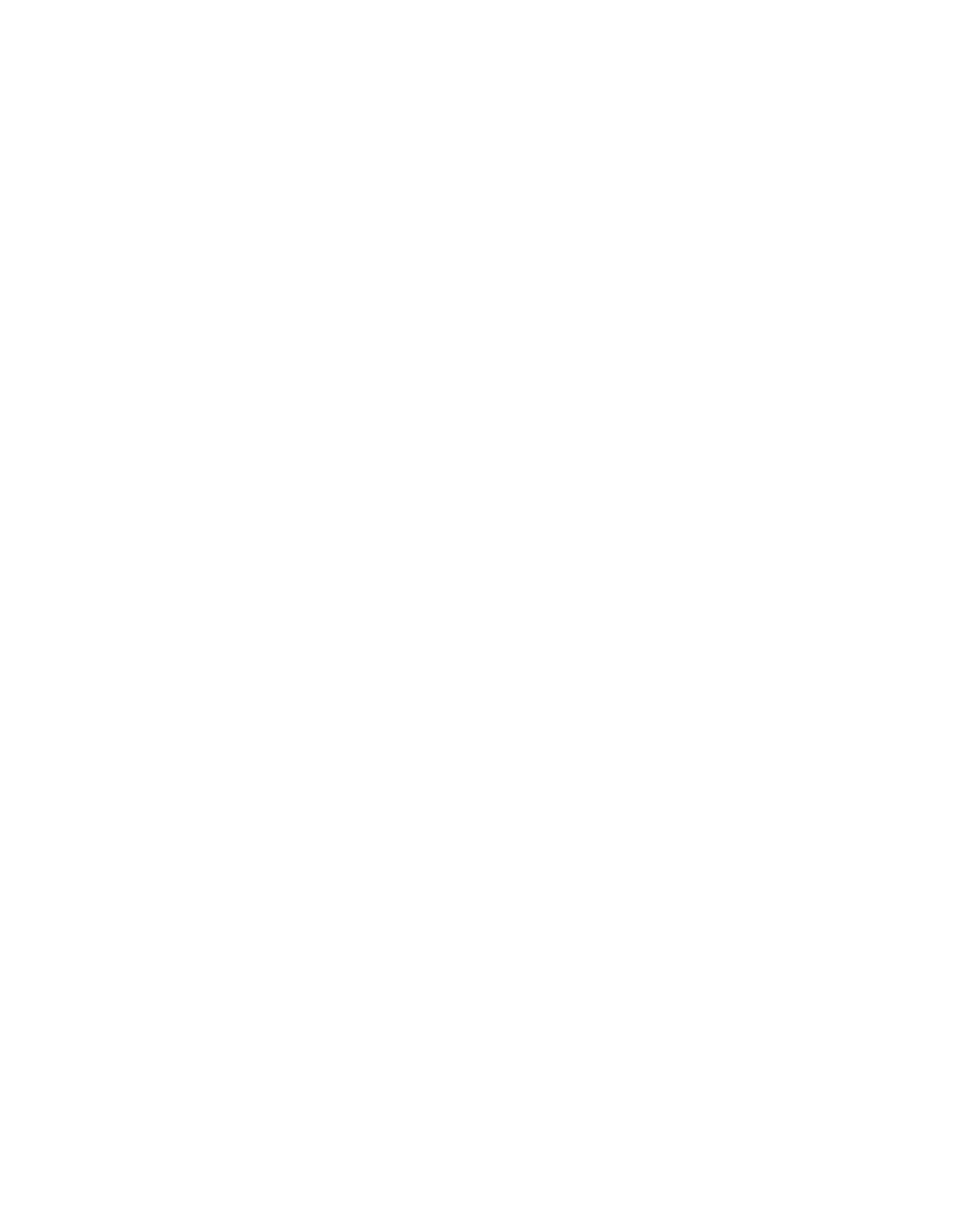#### References

- Brevik, L. M., Olsen, R. V., & Hellekjær, G. O. (2016). The complexity of second language reading: Investigating the L1-L2 relationship. *Reading in a Foreign Language*, *28*(2), 161–182.
- Carter, E. W., Biggs, E. E., & Boehm, T. L. (2016). Being present versus having a presence: Dimensions of belonging for young people with disabilities and their families. Christian Education Journal, 13, 127-146.
- Christenson, S. L. (2003). The Family-School Partnership: An Opportunity to Promote the Learning Competence of All Students. *School Psychology Quarterly*, *18*(4), 454–482. doi: 10.1521/scpq.18.4.454.26995
- de Araujo, Z., Roberts, S. A., Willey, C., & Zahner, W. (n.d.). English Learners in K–12 Mathematics Education: A Review of the Literature. *English Learners in K–12 Mathematics*, 879–919.
- Feldman, R., Carter, E. W., Asmus, J., & Brock, M. E. (2016). Presence, proximity, and peer interactions of adolescents with severe disabilities in general education classrooms. Exceptional Children, 82, 192-208. https:/doi.org/10.1177/0014402915585481
- Gablasova, D. (2014). Issues in the assessment of bilingually educated students: expressing subject knowledge through L1 and L2. *The Language Learning Journal*, *42*(2), 151–164. doi: 10.1080/09571736.2014.891396
- Gomez, M. N., & Diarrassouba, N. (2014). What Do Teachers Need to Support English Learners? *English Language Teaching*, *7*(5). doi: 10.5539/elt.v7n5p89
- Goodenow, C. (1993). "The Psychological Sense of School Membership Among Adolescents: Scale Development and Educational Correlates." *Psychology in the Schools* 30 (1): 70–90.
- Hughes, J. N., Zhang, D., & Hill, C. R. (2006). Peer assessments of normative and individual teacher–student support predict social acceptance and engagement among low-achieving children. *Journal of School Psychology*, *43*(6), 447–463. doi: 10.1016/j.jsp.2005.10.002
- Kasule, D., & Mapolelo, D. (2005). Teachers' strategies of teaching primary school mathematics in a second language: A case of Botswana. *International Journal of Educational Development*, *25*(6), 602–617. doi: 10.1016/j.ijedudev.2004.11.021
- Kim, Y. (2008). Low-Income Latino Preschooler's Learning of English as a Function of Child
- First Language Proficiency, Closeness with Adults, and the Teacher Dominant Language.
- Lee, O. (2019). Aligning English Language Proficiency Standards With Content Standards: Shared Opportunity and Responsibility Across English Learner Education and Content Areas. *Educational Researcher*, *48*(8), 534–542. doi: 10.3102/0013189x19872497
- Mehmedbegovic, D., & Bak, T. H. (2017). Towards an interdisciplinary lifetime approach to multilingualism. *European Journal of Language Policy*, *9*(2), 149–167. doi: 10.3828/ejlp.2017.10